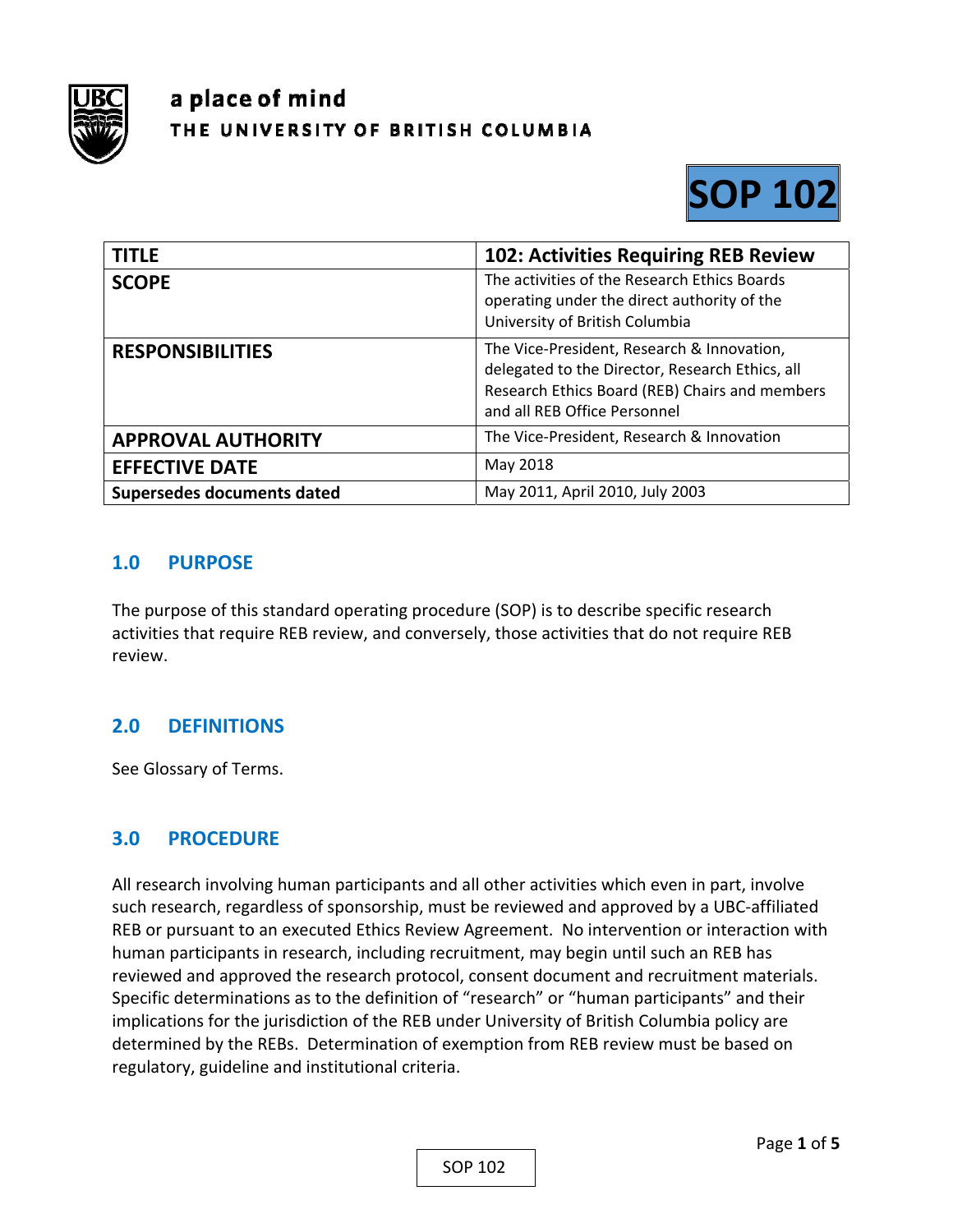## **3.1 Research that Requires REB Review**

**3.1.1** "Research" is defined as an undertaking intended to extend knowledge through a disciplined inquiry or systematic investigation (including pilot studies, exploratory studies and course-based assignments). $1$  The following requires ethics review and approval before the research commences:

(a) All research involving human participants

(b) All research involving human biological materials (as well as human embryos, fetuses, fetal tissue, reproductive materials and stem cells). This applies to materials derived from living and deceased individuals;

The following are examples of some types of research involving human participants:

- administering a drug, taking a blood sample, doing a test or performing a procedure, clinical, therapeutic or otherwise, upon the person of himself/herself or someone else, for research rather than treatment;
- asking people information whether by telephone, letter, e-mail, internet, survey, questionnaire or interview;
- using material derived from human biological materials, cadavers, tissues, biological fluids, embryos or foetuses,
- using non-public records that contain identifying information previously gathered about anyone, either directly or indirectly;
- using information previously gathered about anyone, (e.g., secondary data analysis);
- observing anyone's responses or behaviour, either directly or indirectly.

**3.1.2** In addition, UBC REB review is required when the research is:

- conducted by members or associated members of the University acting in their University capacity, including but not limited to faculty, emeritus faculty, staff, sessional instructors, clinical professors, administrators, students, visiting or adjunct scholars, fellows paid or unpaid associates and any other person associated with research at the University;
- conducted with the authorization of the University using resources (including but not limited to space that is under the administration of the University and academic space at affiliated teaching hospitals) that have been provided by the University but that are not generally available to the public; or
- in need of research review by the University pursuant to the terms of an affiliation agreement with another agency.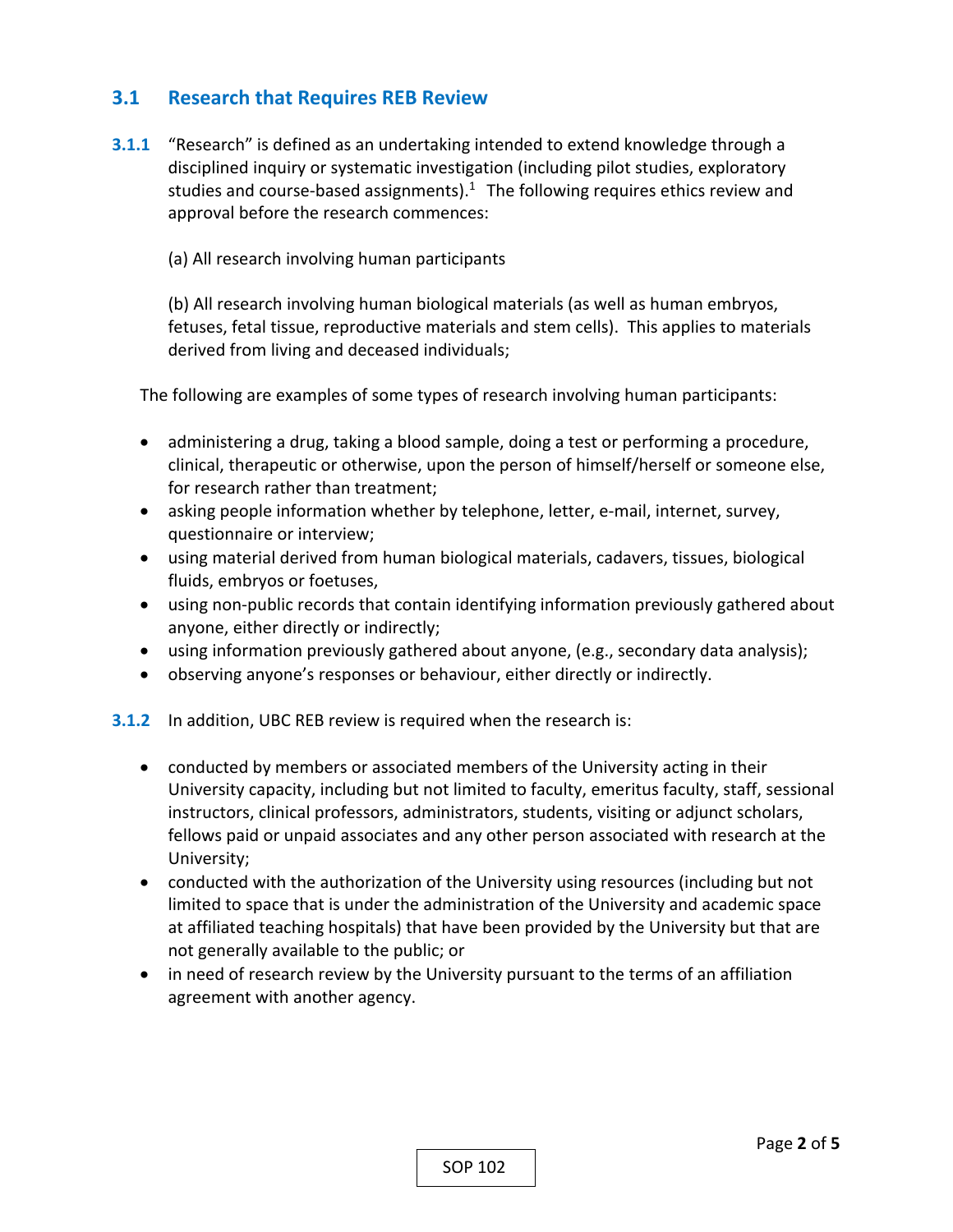## **3.2. Research Exempt from REB Review**

**3.2.1** Research that relies exclusively on publicly available information does not require REB review when:<sup>2</sup>

(a) the information is legally accessible to the public and appropriately protected by law;

(b) the information is publicly accessible and there is no reasonable expectation of privacy;

**3.2.2** REB review is not required for research involving the observation of people in public places where:<sup>3</sup>

(a) it does not involve any intervention staged by the researcher, or direct interaction with the individuals or groups;

(b) individuals or groups targeted for observation have no reasonable expectation of privacy; and

(c) any dissemination of research results does not allow identification of specific individuals;

- **3.2.3** REB review is not required for research that relies exclusively on secondary use of anonymous information, or anonymous human biological materials, so long as the process of data linkage or recording or dissemination of results does not generate identifiable information;4
- **3.2.4** The opinion of the REB should be sought whenever there is any doubt about the applicability of the Tri‐Council Policy Statement and UBC Policy 89 to a particular research project.

#### **3.3 Activities Not Requiring REB Review**

- **3.3.1** Activities outside the scope of research subject to REB review may still raise ethical issues that would benefit from careful consideration by an individual or a body capable of providing some independent guidance, other than an REB;
- **3.3.2** Quality assurance and quality improvement studies, program evaluation activities, and performance reviews, or testing within normal educational requirements when used exclusively for assessment, management or improvement purposes;<sup>5</sup>
	- **3.3.2.1** Where data is collected for purposes set out in the preceding section (3.3.2), but later proposed to be used for research purposes, such use may be considered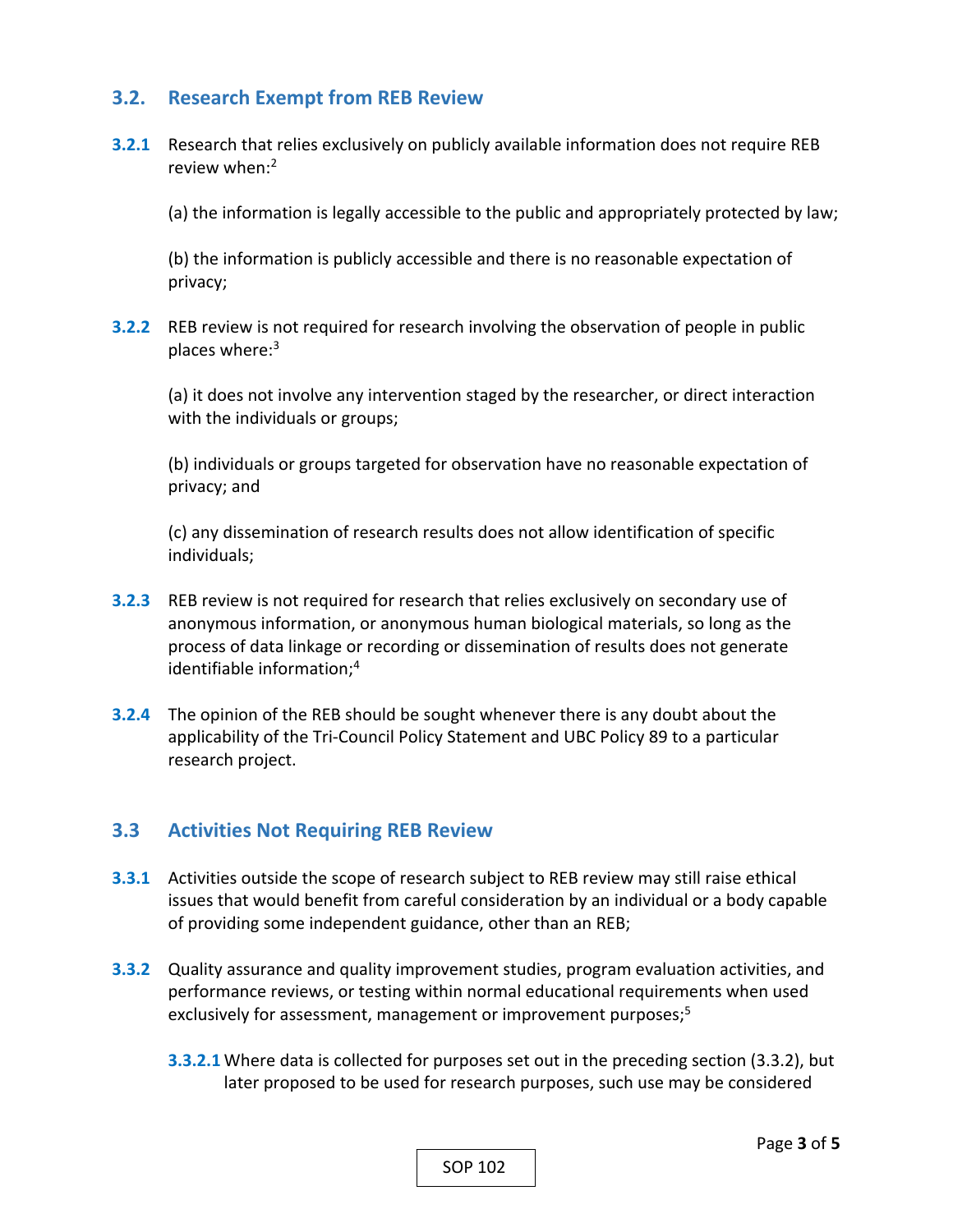secondary use of information not originally intended for research, which would require research ethics review in accordance with UBC Policy 89; 6

**3.3.3** Creative practice activities, in and of themselves, do not require REB review. However, research that employs creative practice to obtain responses from participants that will be analyzed to answer a research question is subject to REB review.<sup>7</sup>

# **4.0 Failure to Submit Project for REB Review**

The implications of engaging in activities that qualify as research that is subject to REB review without obtaining such review are significant. Results from such studies may not be published unless REB approval was obtained prior to collecting the data. In addition, conducting research without REB approval can constitute research misconduct in accordance with the provisions of UBC Policy 858. It is also against policy to use that data to satisfy thesis or dissertation requirements.

If an investigator begins a project and later finds that the data gathered could contribute to generalizable knowledge, and has changed in some fashion as to now require REB review, the investigator should submit a proposal to the REB for review as soon as possible. The UBC REBs will not review or grant approval for research that has been conducted without approval. If the REB does not approve the research, data collected cannot be used as part of a study, thesis or dissertation nor may the results of the research be published.

## **5.0 REFERENCES**

1. *The Tri‐Council Policy Statement: Ethical Conduct for Research Involving Humans*, Article 2.1: http://www.pre.ethics.gc.ca/eng/policy-politique/initiatives/tcps2-eptc2/chapter2-chapitre2/#ch2\_en\_a2.1 *The Tri‐Council Policy Statement: Ethical Conduct for Research Involving Humans*, Article 6.11: http://www.pre.ethics.gc.ca/eng/policy‐politique/initiatives/tcps2‐eptc2/chapter6‐chapitre6/#toc06‐1b *UBC Policy 89*, Section 7.8:

http://universitycounsel.ubc.ca/files/2012/06/policy89.pdf

2. *The Tri‐Council Policy Statement: Ethical Conduct for Research Involving Humans*, Article 2.2: http://www.pre.ethics.gc.ca/eng/policy-politique/initiatives/tcps2-eptc2/chapter2-chapitre2/#ch2\_en\_a2.2

3. *The Tri‐Council Policy Statement: Ethical Conduct for Research Involving Humans*, Article 2.3: http://www.pre.ethics.gc.ca/eng/policy-politique/initiatives/tcps2-eptc2/chapter2-chapitre2/#ch2\_en\_a2.2

4. *The Tri‐Council Policy Statement: Ethical Conduct for Research Involving Humans*, Article 2.4: http://www.pre.ethics.gc.ca/eng/policy-politique/initiatives/tcps2-eptc2/chapter2-chapitre2/#ch2\_en\_a2.2

5. *The Tri‐Council Policy Statement: Ethical Conduct for Research Involving Humans*, Article 2.5: http://www.pre.ethics.gc.ca/eng/policy-politique/initiatives/tcps2-eptc2/chapter2-chapitre2/#ch2\_en\_a2.5

6. *UBC Policy 89*, Section 7.8.4: http://universitycounsel.ubc.ca/files/2012/06/policy89.pdf